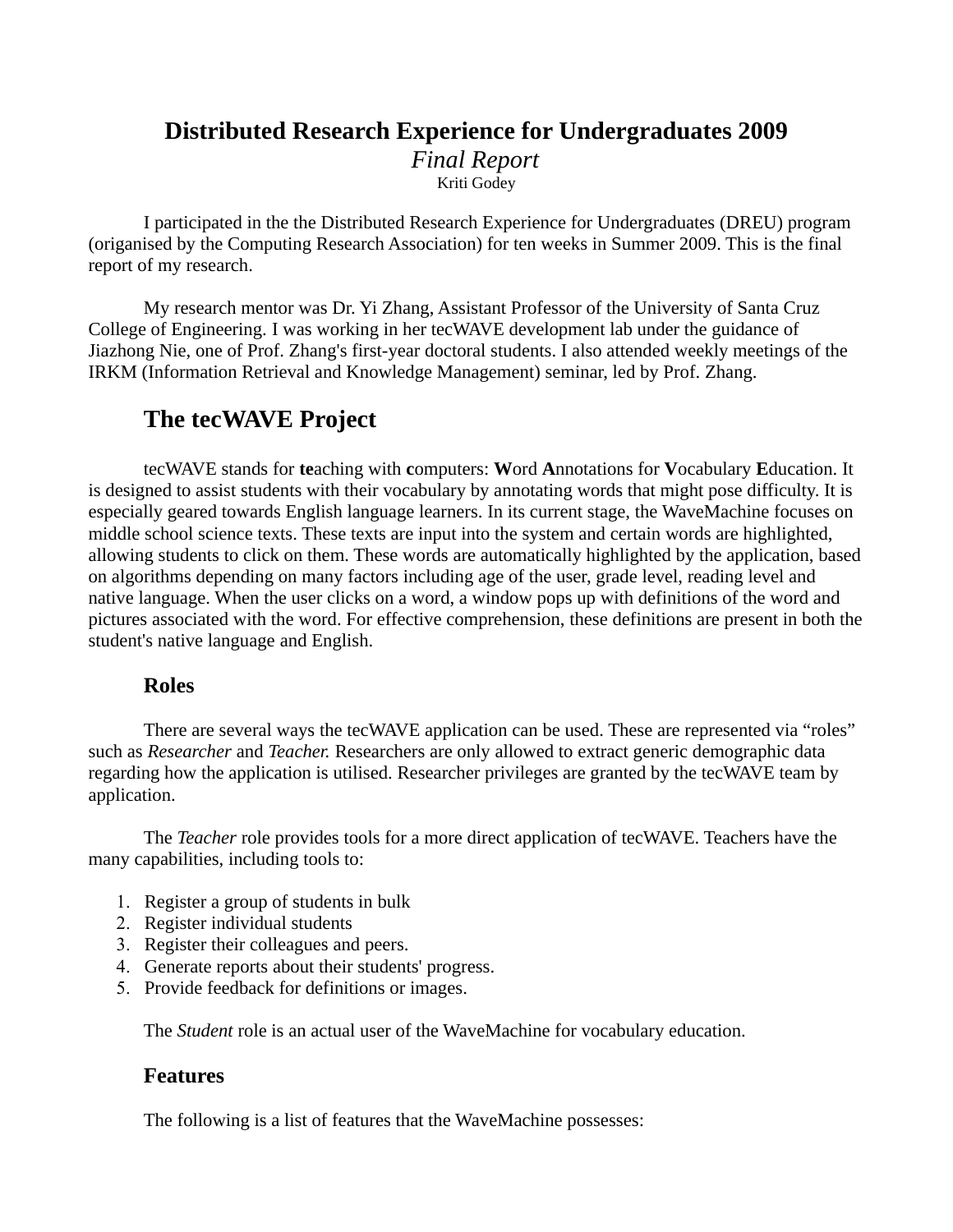- 1. It will automatically annotate words that a student is unfamiliar with, based on grade/reading level using artificial intelligence, especially natural language processing techniques such as:
	- automatically disambiguating the annotations based on context (for example, if a word has multiple definitions, selecting the correct one based on its place in the text.)
	- automatically generating pictures, pronunciation keys and dictionary entries for the selected word and context.
	- Automatically providing an annotation in the user's native language, when appropriate.
- 2. Based on explicit and implicit feedback from the user's previous usage of the WaveMachine, it will personalise the annotations individually, figuring out which words should be highlighted and annotated.
- 3. The application tracks the history of students' learning and progress by their use of clicks through activities. This assists in refining the system so that it works more effectively in the classroom.
- 4. The teacher is integrally involved in the instruction and use of the WaveMachine among his or her students. Teacher input allows the application to accept social annotations through Web 2.0 techniques to further improve the accuracy of the algorithm's word-picking system. In addition, the teacher can use the application to generate a variety of reports – summarising the progress of an entire class, as well as individual student reports. This information provides valuble instructional feedback for all aspects of the curriculum.
- 5. Using Web 2.0 techniques, the input of the students' parents can also be solicited to allow the system to accept social annotations. This will also help improve the quality of the application's further annotations.

# **My Research**

The tecWAVE team consisted of around twelve people, each focussing on improving a different aspect of the program, both in engineering and educationally. I was working with Jiazhong Nie, who was responsible for the text definition module of the project. This module provides definitions for English words in three languages - English, Chinese and Spanish. For words with multiple meanings, definitions are chosen according to the context in which they occur. This disambiguation process is performed according to a supervised machine learning approach.

Jiazhong had two major responsibilities – translation and word sense disambiguation. My focus was almost entirely on the word sense disambiguation algorithms. For each ambiguous word, a log regression classifier is trained based on a corpus of human tagged text. This trained algorithm is then applied to the text needing annotation. We were trying to enrich the algorithm by the technique of multi-task learning, in which various kinds of information are captured and utilised in the disambiguation process.

My first task was to optimise large data files of matrices into formats that Jiazhong could use in his experiments. The matrices represented data retrieved from various corpuses of text (computed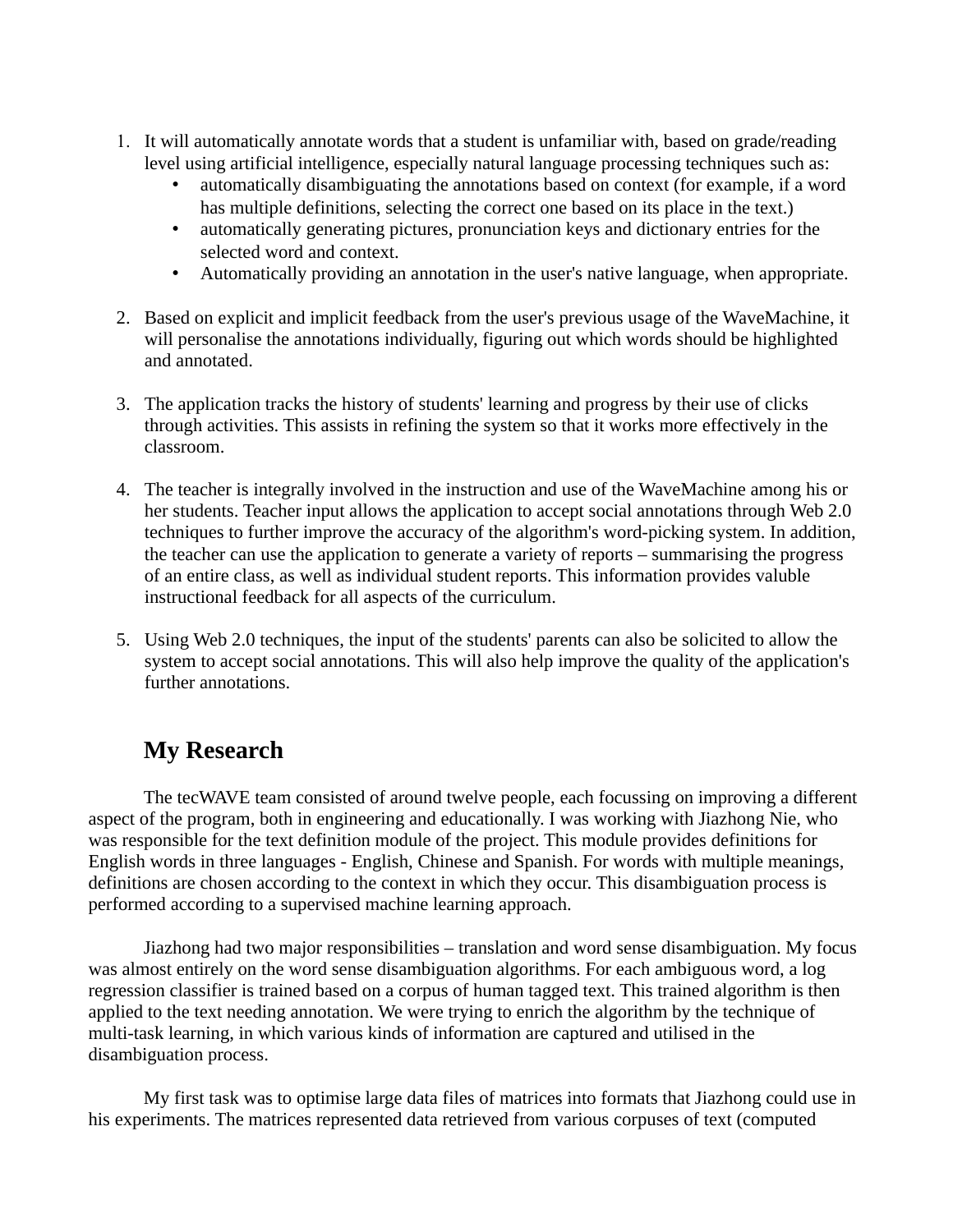before my research began.) I wrote Python programs that modified these matrices into a number of different formats, including randomly generating certain rows and changing specific parameters of a single column. I had never used Python before, so I was learning a new language as well.

My next task was to extract title and article information from the gigantic Reuters News Corpus. This file was formatted in XML, and I had to extract data in a readable format, with no special characters. I also had to format the resulting files in a easily indexible manner. Once these files were ready, I had to modify a pre-written script to read these files and run on multiple simultaneous processes, and run upwards of fifty experiments using different parameters (specified in the script.) Jiazhong looked through these results to choose how to modify his algorithm, and concluded that this form of multi-task learning did not produce a worthwhile result.

Most of my research consisted of conducting these experiments and writing scripts and programs. I also used data from SemCorp and SemEval and tried to run it through the Berkeley Parser and make a semantic tree from the data. I had issues with the parser, though, and that would not run properly. I managed to fix it eventually with Jiazhong's help and with an e-mail to the developer of the parser. That was an interesting experience – using an extremely specialised tool and attempting to troubleshoot it.

# **Additional Work**

Apart from my research at the tecWAVE lab, I did some additional research work and used my free time to learn some new things. I have listed some of them below:

- 1. I attended weekly meetings of the Information Retrieval and Knowledge Management seminar led by Prof. Zhang. This seminar consisted of many of her graduate students working on a variety of different projects. Every week, they discussed their own research and the progress made, and/or presented summaries of papers from conferences they had been to, or papers relevant to their own research experience. This was extremely informational and I learned many new techniques and mathematical tools. It was also refreshing to get perspectives on research beyond my own project.
- 2. At one of these IRKM meetings, I was asked to present the paper "Exploiting Feature Hierarchy for Transfer Learning in Named Entity Recognition" by Arnold, Nallipatti and Cohen from Carnegie Mellon University. This paper was about a technique for supervised transfer learning in the recognition of personal name mentions. This technique was very similar to what Jiazhong and I were using in our algorithm development. I gave a fifteen minute presentation to the seminar summarising this paper, including the mathematics involved and future work to be done.
- 3. I attended a day long seminar at the NASA Ames Research Centre, where two separate research groups that Prof. Zhang was affiliated with met up to discuss papers presented at the SIGIR 2009 conference. That was extremely fascinating, especially because the setting was at a NASA research centre.
- 4. In my spare time, I wrote Python programs in an effort to learn more of the language. I worked my way through a set of mathematical problems from the website ["Project Euler"](http://projecteuler.net/) I also